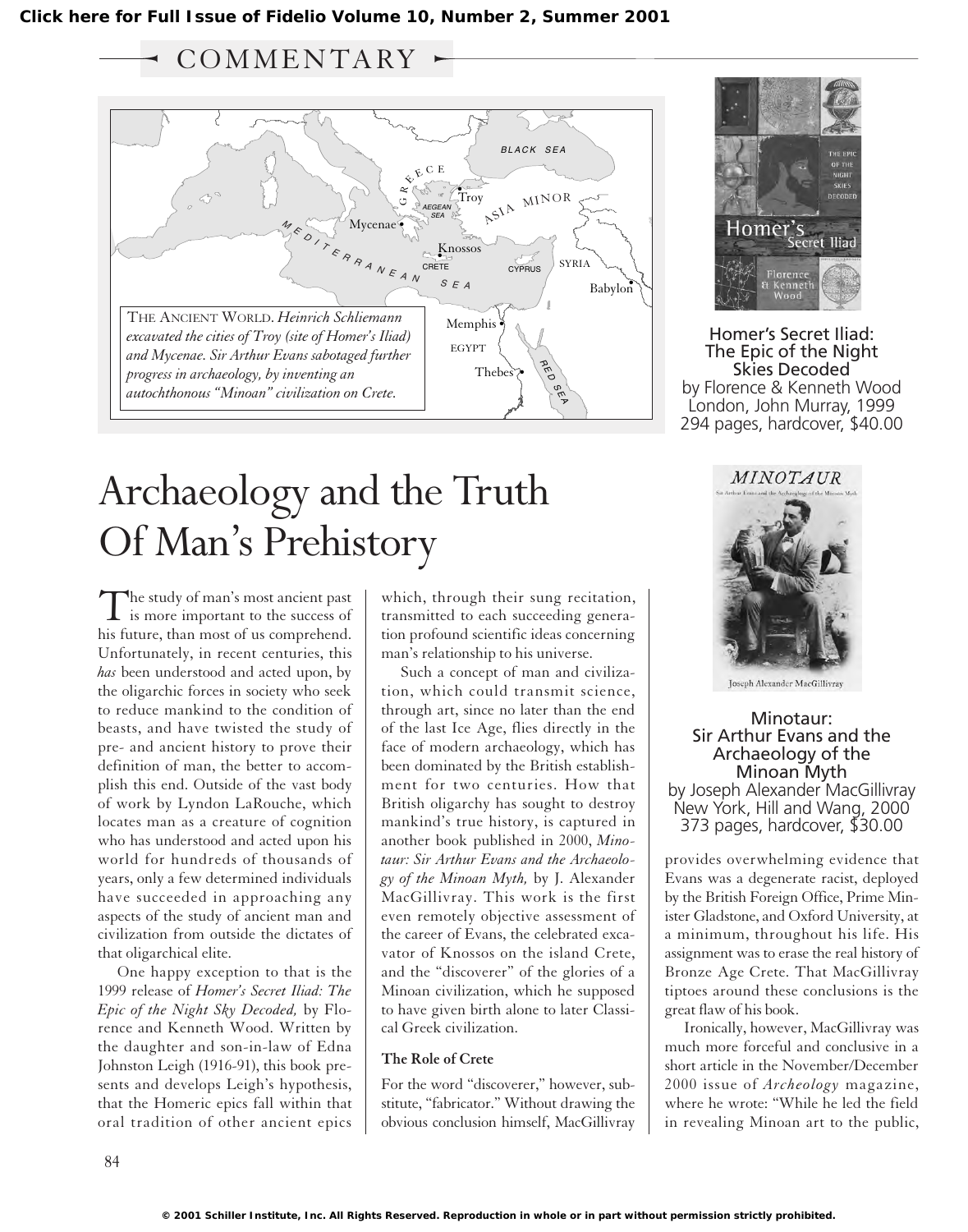Evans allowed his literal reading of the Greek myths to distort his interpretation. . . . Though extremely well versed in ancient Egyptian ritual . . . Evans denied the influence of Egyptian religion on the Minoans. . . . More amazing is how Evans conceived of the wellknown ancient Egyptian symbol for the horizon, the slope between two peaks, which adorns colonnades and buildings in Minoan art. He transformed the horizon symbol into what he called Horns of Consecration, ritual symbols that were shorthand for his supposed bull cult of Minos. . . . Once the trappings of his mythical agenda are removed, we will have to re-evaluate a large body of artifacts." MacGillivray went on to propose that the famous "bull-jumping" fresco uncovered at Knossos, is not a depiction of an actual Cretan sport, but rather, a metaphorical representation of the constellations: "Orion confronts Taurus, composed of the Hyades and Pleiades, while Perseus somersaults with both arms extended over the bull's back to rescue Andromeda."

It was his reference to Egyptian astronomy in that article which caused this reviewer to pounce upon Mac-Gillivray's book, having long been convinced that the Cretan civilization of 2200-1500 B.C. was a critical link between the advanced astronomical knowledge which shaped ancient Egyptian civilization, and its influence on the development of Mycenaean and Classical Greece.

Unfortunately, the book is a disappointment in terms of stating those conclusions, or providing a fuller elaboration of Crete's debt to Egypt. But, whatever constraints caused MacGillivray to pull his punches here, *Minotaur* is, nonetheless, a useful, if academic, resource for documenting the extent to which the British establishment deployed to suppress a truthful history of the origins of Western civilization.

Evans' fraudulent treatment of Minos parallels the much better-known fraud of British archaeology, that civilization was born in Mesopotamia, between the Tigris and Euphrates rivers, around 2700 B.C. In manufacturing this "discovery," the oligarchy certainly chose a civilization in its own

image: Mesopotamia was a society dominated by an elite class of priests and administrators, who held their looted populations in cattle-like backwardness, subservient to an autocratic and irrational pantheon of gods, notably the mother-earth goddess Ishtar (or Isis, the "Whore of Babylon"). Central to their method of control, was the priesthood's cloaking of its knowledge of the physical world in superstition, magic, and myth.

According to the oligarchy's Disneyland of ancient history, such cult-ridden societies erupted, autochthonously, out of nowhere, ultimately leading to the development of civilization.

The enormity of this fraud—as well as Evans' crimes, to which we will return later—becomes clear only when measured against the sweep of earlier millennia, during which man discovered and mapped the motions of the heavens. Contrary to the oligarchs, it is scientific man, discovering and exerting dominion over nature, which has moved civilization forward in all of history.

#### **Antiquity of Scientific Civilization**

For example, it was in a direct challenge to Britain's imposed history of civilization, that India's great scientist (and political leader), Bal Gangadhar Tilak, proved that India's culture was far more ancient and advanced than the oligarchy's Mesopotamia. In his 1893 *Orion, or Researches into the Antiquity of* *the Vedas,* Tilak demonstrated that the description in the ancient Vedic hymns of the position of the constellation Orion at the vernal equinox, necessitated dating the composition of these hymns back to 4500 B.C. His 1903 *The Arctic Home in the Vedas* extended the time-frame back even further, to the period of the last Ice Age.

Tilak's discovery that the Vedic hymns communicated ancient astronomical and calendrical knowledge metaphorically, has been seconded in recent decades in the demonstration that an advanced, astronomical culture predated Egypt's Old Kingdom (2600-2250 B.C.), thus laying the basis for the emergence of the "Pyramid Age." Most of the symbols which are associated with ancient Egyptian religion and mythology—the Scorpion king, the figures of bulls, rams, and lions (ie, the Sphinx) have their cognates in well-known zodiacal constellations, such as Scorpius, Taurus, Aries, and Leo.

It is in this tradition that Edna Johnson Leigh put forward her hypothesis, that the *Iliad* and *Odyssey* of Homer, "represent an ancient people's thoughts related to the science of astronomy and expressed in the form of elaborate narrative poetry."

It is not clear that Leigh was acquainted with Tilak's work. But she was raised in an early-Twentieth century American intellectual tradition—

FIGURE 1. *Precession of the equinoxes. The precession appears as a gradual shift in the apparent position of rising and setting stars on the horizon, as well as a shift in position of the celestial pole. This phenomenon arises because the Earth's axis of rotation rotates (precesses) around an imaginary axis called the "pole of the ecliptic," the direction perpendicular to the ecliptic plane (or plane of Earth's orbit) on which the belt of zodiacal constellations is located.*

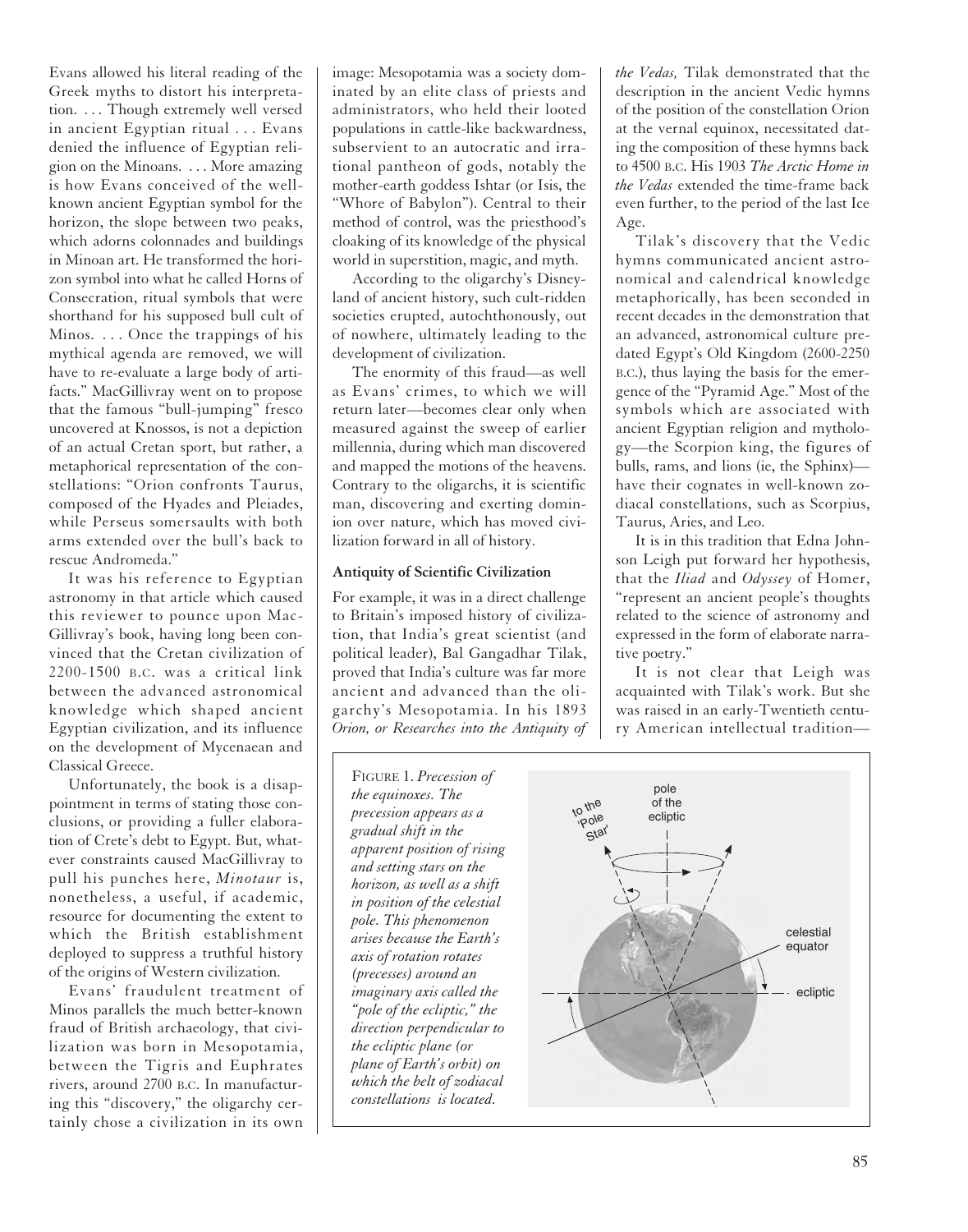

FIGURE 2. *Shift of heliacal constellations as observed in different eras. (a) The sun rises in Sagittarius at the autumnal equinox, c. 6500* B.C. *(b) The sun rises in Scorpius at the autumnal equinox, c. 4400* B.C. *Illustrations from "Homer's Secret Iliad."*

educated in the Greek Classics, John Keats, and classical music, and with a passion for astronomy, which had been kindled by fellow Kansan Clyde Tombaugh's 1930 discovery of Pluto. While it is impossible to do justice to Leigh's argument, and to the book's articulation of it in this space, an introduction to her essential hypotheses should whet the reader's appetite.

#### **Astronomy and the Iliad**

Leigh argues that the 45 regiments detailed in the *Iliad*'s famous "Catalogue of Ships" in Book II, represent 45 constellations. Part of the evidence derives from a poem, "Phaenomena," written by Aratus in 270 B.C., in honor of the Fourth-century B.C. mathematician, Eudoxus, a collaborator of Plato. The poem identifies 45 constellations, but places them in a position appropriate to the skies of 3000-1800 B.C. Not only do the number of constellations in Aratus match the number of regiments in the *Iliad,* but Aratus's poem is further evidence of poetry's reach into the night skies of the past.

It follows from the comparison of regiments and constellations, that individual stars represent individual warriors, with the brightest star in each constellation representing one of the main characters: Achilles as Sirius in Canis Major; Odysseus as Arcturus in Bootes; red-haired Menelaus as the red giant Antares in Scorpius; Agamemnon (of Lion-gated Mycenae) as Regulus in Leo; and so forth. Some of the drama in the *Iliad* follows the nightly

motion of these constellations across the night sky.

But the real breakthrough is the identification in the *Iliad* of the changes in the night sky caused by the precession of the earth's axis—a cycle of approximately 26,000 years, known as the "precession of the equinoxes" [SEE Figure 1].

The main changes caused by precession are: First, the shift in the heliacal constellations (the constellations which rise with the sun at equinox or solstice) [SEE Figure 2]; second, the emergence and disappearance of a particular band of stars, depending upon latitude; and, third, the change in the North Star, as the Earth's axis traces out a circle, similar to the circle traced out by the axis of a wobbling top [Figure 1].

According to Leigh, Homer portrays the changeover in heliacal constellations, by the death or victory of the main warrior in the zodiacal constellation. Thus, for example, Menelaus of Scorpius is attacked by Pandarus of Sagittarius; Menelaus lives and Pandarus dies, mirroring the change from Sagittarius to Scorpio, in the heliacal constellation on the autumnal equinox—a shift which took place around 4400 B.C. (The approximate date of Homer's composition of the *Iliad* and *Odyssey* was c. 800-700 B.C.) The shift in the vernal heliacal constellation is recorded in the same way, as are the shifts which took place during the next change of heliacal constellations around 2200 B.C. [SEE Figure 3].

(In ancient cultures, it was common for the precession-caused disappearance of a constellation at equinox or solstice to be portrayed metaphorically by the death of an associated mythological figure; e.g., the death of Osiris in the Egyptian religion, was originally a description of the disappearance of Orion as a heliacal constellation, around 6700 B.C.)

| Constellation          | Date of entry | Duration      |
|------------------------|---------------|---------------|
| Autumnal equinoxes     |               |               |
| Capricornus (Peiros)   | 8000 вс       | $1,500$ years |
| Sagittarius (Pandarus) | 6500 вс       | $2,100$ years |
| Scorpius (Menelaus)    | 4400 вс       | $2,600$ years |
| Vernal equinoxes       |               |               |
| Cancer (Diores)        | $8000$ BC     | $1,500$ years |
| Gemini (Sarpedon)      | 6500 вс       | $2,100$ years |
| Taurus (Idomeneus)     | 4400 вс       | $2,600$ years |

FIGURE 3. *Chronological chart of heliacal constellations at equinox, presented metaphorically by Homer. Reprinted from "Homer's Secret Iliad."*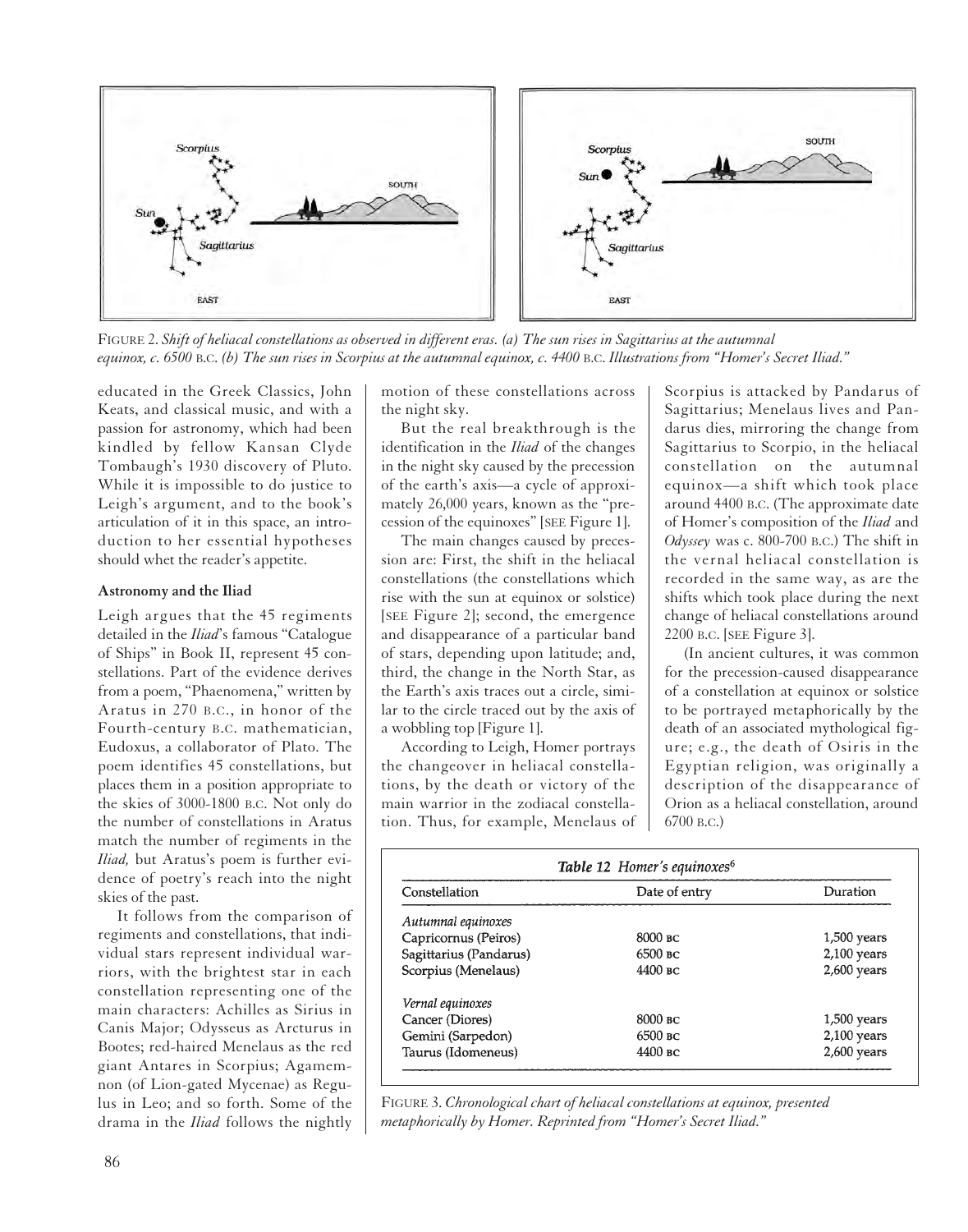Through such heliacal changes, Homer has taken us back to 4400 B.C. But it is the return of Achilles, as the star Sirius, to the battlefield, which moves the astronomical calendar back to 8700 B.C. Sirius, the brightest star in the Northern Hemisphere, disappeared from the skies above Greece around 15,000 B.C., owing to precession. Its appearance (or reappearance, if indeed such knowledge had been handed down from an earlier, Ice Age civilization) would have been dramatic. The authors argue convincingly, that the emphasis placed on Achilles' return to the battlefield, to which Homer devotes several books, represents this singular event.

One of the most elaborate descriptions in this section of the epic, is that of the smith-god Hephaestus creating a new shield for Achilles. It is here that Homer presents us with a direct astronomical image: "He wrought the Earth, the heavens, and the sea, the moon also at her full and the untiring sun, with all the signs that glorify the face of Heaven—the Pleiades, the Hyades, huge Orion, and the Bear, which men also call the Wain and which turns round forever in one place, facing Orion, and alone never dips into the stream Oceanus." These particular constellations mark the area of the night sky in which Sirius and its constellation, Canis Major, reappeared [SEE Figure 4].

#### **Not New Age Kookery**

*Homer's Secret Iliad* is rich in the elaboration of its hypotheses, such as its discussion of the gods and goddesses as planets, able to wander throughout the ecliptic band of the skies and, thus, influence the fate of the mortals, who are the fixed stars, and hence fixed in their actions. The book provides dozens of examples to bolster each of its arguments, which are extensive. Florence and Kenneth Wood spent years, following the death of Edna Leigh in 1991, working through her hypothesis, and fitting hundreds of examples into the architecture which Leigh had created.

In the introduction to the book, Ken-



FIGURE 4. *In describing how Hephaestus created the great shield of Achilles, Homer referred to the sun, the moon, the Milky Way, and the stars shown in the diagram. Illustration from "Homer's Secret Iliad."* 

neth Wood describes the cold reception accorded to himself and his wife, when they presented their analysis to establishment academia. Fortunately, they came in contact with serious scholars, such as Giorgio de Santillana and Hertha von Deschend, authors of the 1983 *Hamlet's Mill,* who are themselves investigating how the knowledge of precession shaped ancient civilizations; their studies have already pushed the calendar of civilization much farther back than the oligarchy would like.

Work of this sort is very different from the school of outright New Age kooks, who have many popular books currently in circulation, which present the evidence of ancient societies' knowledge of precession and astronomy, as magical, mysterious, or even coming from aliens from outer space. (One might call this the "Edgar Cayce" school of history, after the agent who claimed that his knowledge of the extreme antiquity of Egypt came from his ability to "channel" the knowledge directly from ancient Egyptians.) Instead, *Homer's Secret Iliad* joins the growing list of serious contributions in many disciplines piling up each year, which demonstrate that mankind has advanced, through his powers of cognition and discovery, throughout tens of millennia—rather than stumbling from one cultish civi-

lization to the next over the last 2,500 years.

#### **British Racist Evans**

Returning to *Minotaur* and the life of Sir Arthur Evans, we can see how the British oligarchy will stop at nothing to enforce that latter conception. If one approaches MacGillivray's thoroughness from such an overview of the intellectual battle afoot, then the book is a goldmine. Without that overview, the text becomes tediously academic.

Arthur Evans was born in 1851, to a middle-class businessman father who had been picked up by British Royal Society circles, and groomed as a promising lackey in the relatively new field of archaeology. The young Evans was raised on a diet of Darwin, Huxley, and Aryan racial superiority. As MacGillivray reports, "Evans came to Oxford just as the Aryans marched from myth into history, and he was as proud as any other to proclaim his connection to them." Evans' racism was unabashed; he wrote in 1875 that, "I believe in the existence of inferior races and would like to see them exterminated." He became the son-in-law of racist historian Edward Freeman, who once publicly expressed the wish that every Irishman would murder a Negro, and then be hanged, for the greater good of the Germanic race. (Evans' marriage to